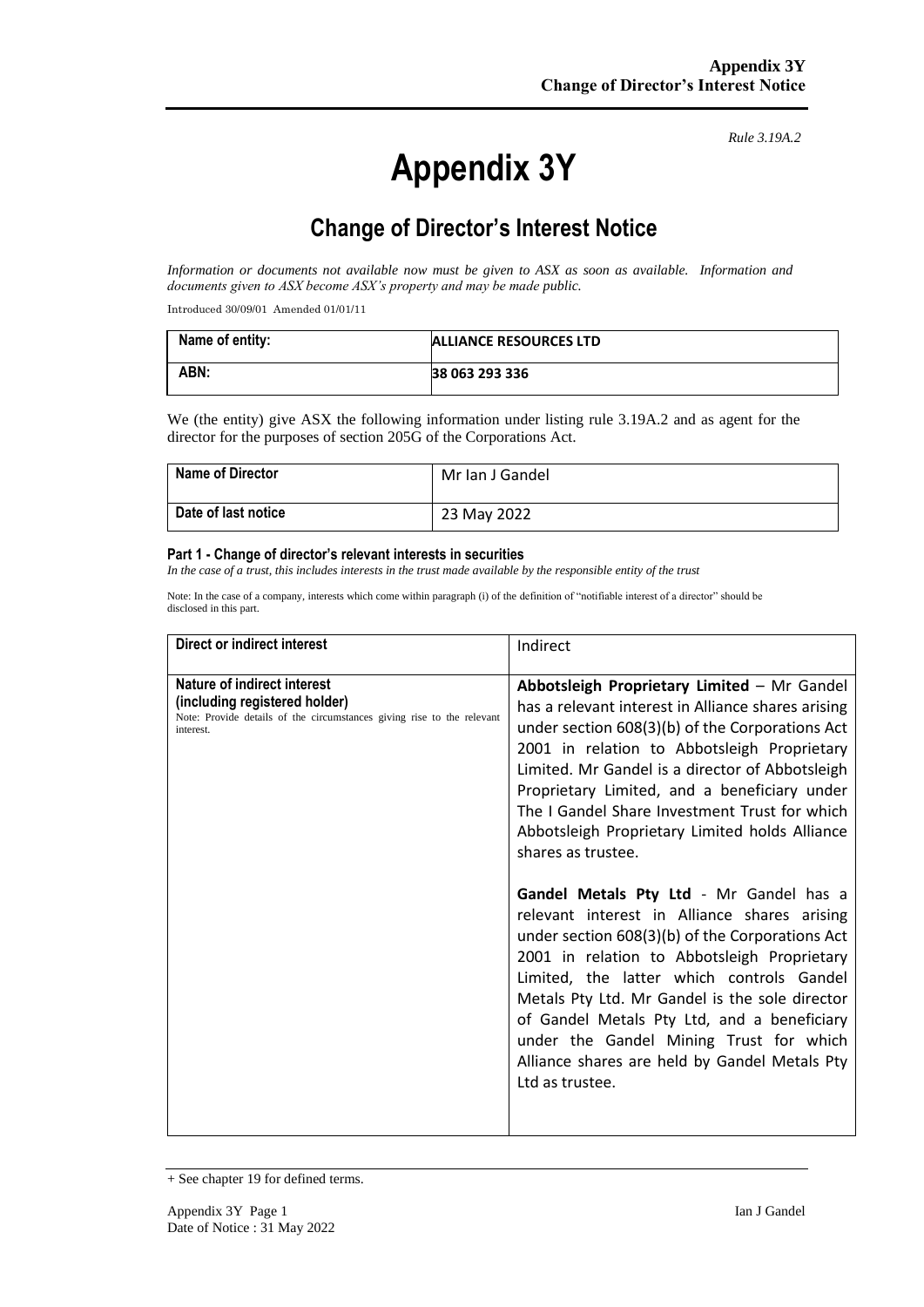| Date of change                                                                                                                                                          | 24 May 2022 to 30 May 2022                                                                                                                                          |  |
|-------------------------------------------------------------------------------------------------------------------------------------------------------------------------|---------------------------------------------------------------------------------------------------------------------------------------------------------------------|--|
| No. of securities held prior to change                                                                                                                                  | Ordinary<br><b>Shares</b><br>(a)<br>67,934,451<br>Abbotsleigh Proprietary Limited<br>The I Gandel Share<br>(ATF<br>Investment Trust)                                |  |
|                                                                                                                                                                         | (b) Ordinary Shares - Gandel<br>144,199,220<br>Metals Pty Ltd (ATF Gandel<br>Mining Trust)                                                                          |  |
| <b>Class</b>                                                                                                                                                            | <b>Ordinary Shares</b>                                                                                                                                              |  |
| Number acquired                                                                                                                                                         | (a) Nil by Abbotsleigh Proprietary Limited (ATF<br>The I Gandel Share Investment Trust)<br>(b) 523,757 by Gandel Metals Pty Ltd (ATF<br><b>Gandel Mining Trust)</b> |  |
| Number disposed                                                                                                                                                         | Nil                                                                                                                                                                 |  |
| <b>Value/Consideration</b><br>Note: If consideration is non-cash, provide details<br>and estimated valuation                                                            | $(a)$ \$Nil<br>(b) $$94,276.26$<br>(at \$0.18 per share)                                                                                                            |  |
| No. of securities held after change                                                                                                                                     | (a) Ordinary Shares -<br>67,934,451<br>Abbotsleigh Proprietary<br>Limited (ATF The I Gandel<br>Share Investment Trust)                                              |  |
|                                                                                                                                                                         | (b) Ordinary Shares - Gandel<br>144,722,977<br>Metals Pty Ltd (ATF Gandel<br>Mining Trust)                                                                          |  |
| Nature of change<br>Example: on-market trade, off-market trade, exercise of options, issue of<br>securities under dividend reinvestment plan, participation in buy-back | Off-market takeover bid acceptances received<br>by the bidder.                                                                                                      |  |

<sup>+</sup> See chapter 19 for defined terms.